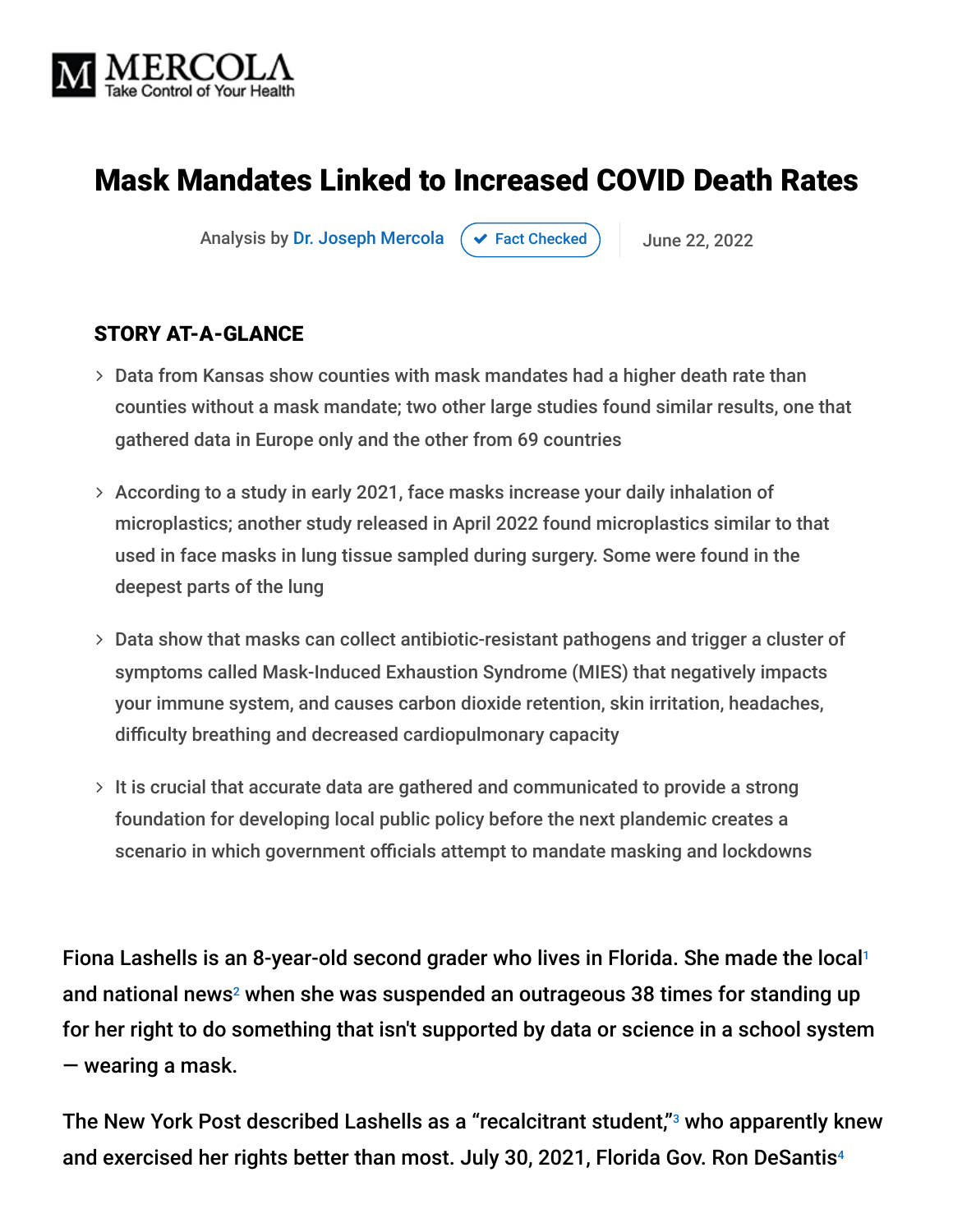issued an executive order ruling that school districts could not require students to wear masks. However, in defiance of authority, the Palm Beach County School District where Lashells lives reinstated their mask mandate. 5

After DeSantis's executive order was issued, Lashell's mom told her she didn't have to wear the mask for the upcoming school year. Lashell had been complaining about fatigue from wearing the mask during the last school year. At first, she was made to eat lunch alone in the hallway outside the office of an administrator. Soon, in-school suspensions began and were quickly followed by out-of-school suspensions.

After 38 suspensions, the school district repealed its mask mandate November 8, 2021. Out of the mouth of an 8-year-old came these words, "I'm not wearing a mask because you touch it, and you have germs on your hand. And then you put it on your face and breathe in all the germs." 6

Mandating masks for school children have been an unprecedented public move that has not been scientifically validated. Instead, CDC data $^{7,8}$  show school children have the least risk from the virus and national data<sup>9</sup> gathered before the pandemic show children who experience relational and social risks have a four times higher likelihood of having mental, emotional or behavioral problems.

In other words, the government mandated masks on a population who had the least risk of illness and the greatest long-term risk from wearing the mask. Several journals have finally begun publishing data gathered during the pandemic revealing that while prevention efficacy is minimal or not evident,<sup>10</sup> wearing masks increases your risk of death if you do get sick. 11

### Death Rate Rises in Counties With Mask Mandate

German physician Dr. Zacharias Fögen<sup>12</sup> found no published evidence that masking could effectively reduce the severity of the disease or had an influence on case fatality.

Fögen used demographic data from the state of Kansas to run an analysis on a countywide level comparing counties that mandated mask-wearing and those that didn't. The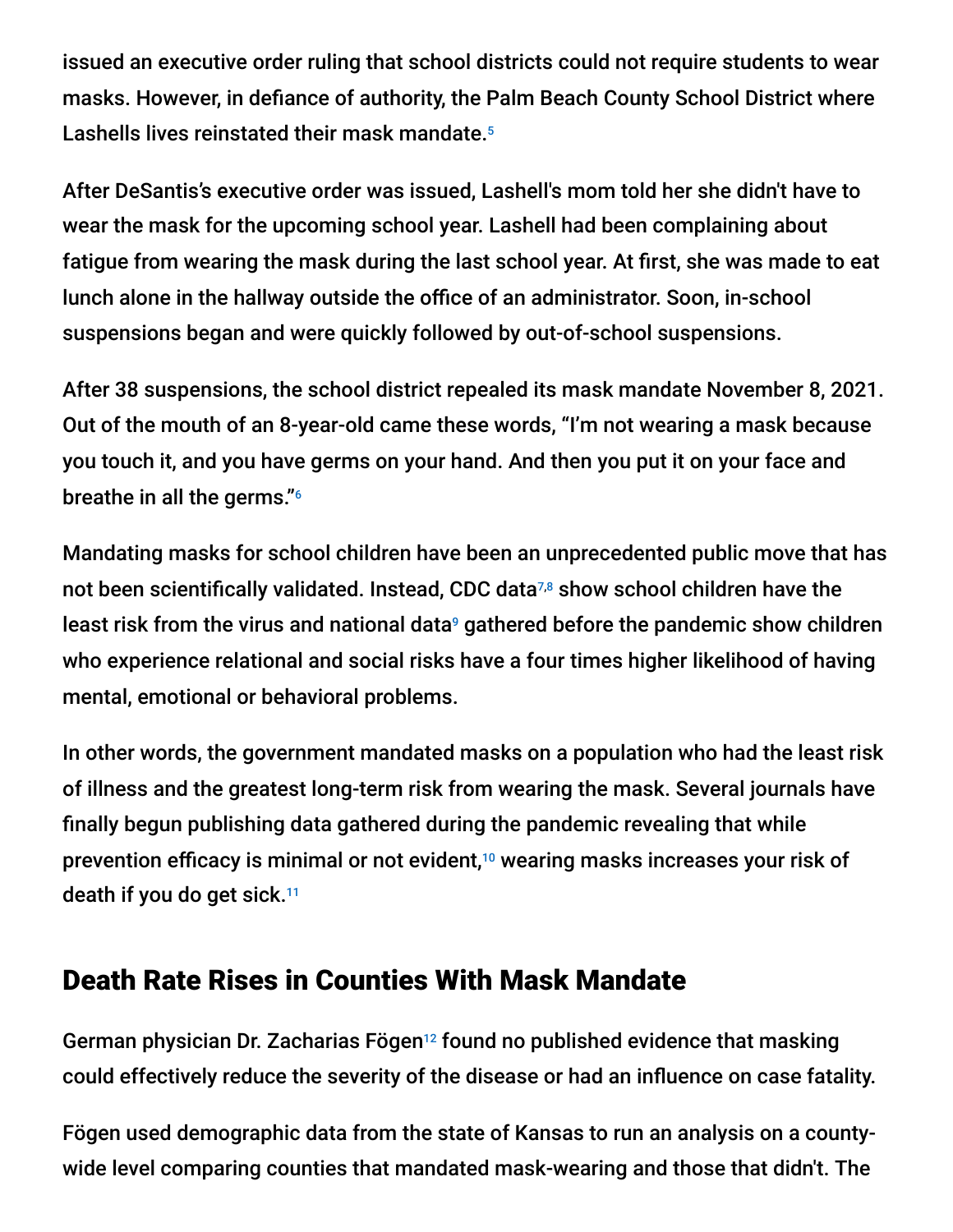data suggested that using a mask could present a greater threat to the user, making it a "debatable epidemiological intervention." 13

The death rate in counties where masks were mandated was higher by 85%. After an analysis that accounted for confounding factors, the mortality rate remained 52% higher in counties that mandated masking.

Further analysis showed that 95% of the effect "can only be attributed to COVID-19, so it is not CO2, bacteria or fungi under the mask."<sup>14</sup> In other words, while the pathogens or CO2 buildup may have weakened the immune system, it was COVID-19 that caused the deaths.

He named this the "Foegen Effect," referring to the reinhalation of viral particles trapped in droplets and deposited on the mask, which worsens outcomes. In the journal article, he writes: 15

*"The most important finding from this study is that contrary to the accepted thought that fewer people are dying because infection rates are reduced by masks, this was not the case. Results from this study strongly suggest that mask mandates actually caused about 1.5 times the number of deaths or ~50% more deaths compared to no mask mandates.*

*The mask mandates themselves have increased the CFR (case fatality rate) by 1.85 / 1.58 or by 85% / 58% in counties with mask mandates. It was also found that almost all of these additional deaths were attributed solely to COVID-19.*

*This study revealed that wearing facemasks might impose a great risk on individuals, which would not be mitigated by a reduction in the infection rate. The use of facemasks, therefore, might be unfit, if not contraindicated, as an epidemiologic intervention against COVID-19."*

Fögen notes two other large studies that found similar results with case fatality rates. The first was published in the journal Cureus<sup>16</sup> and found no association between case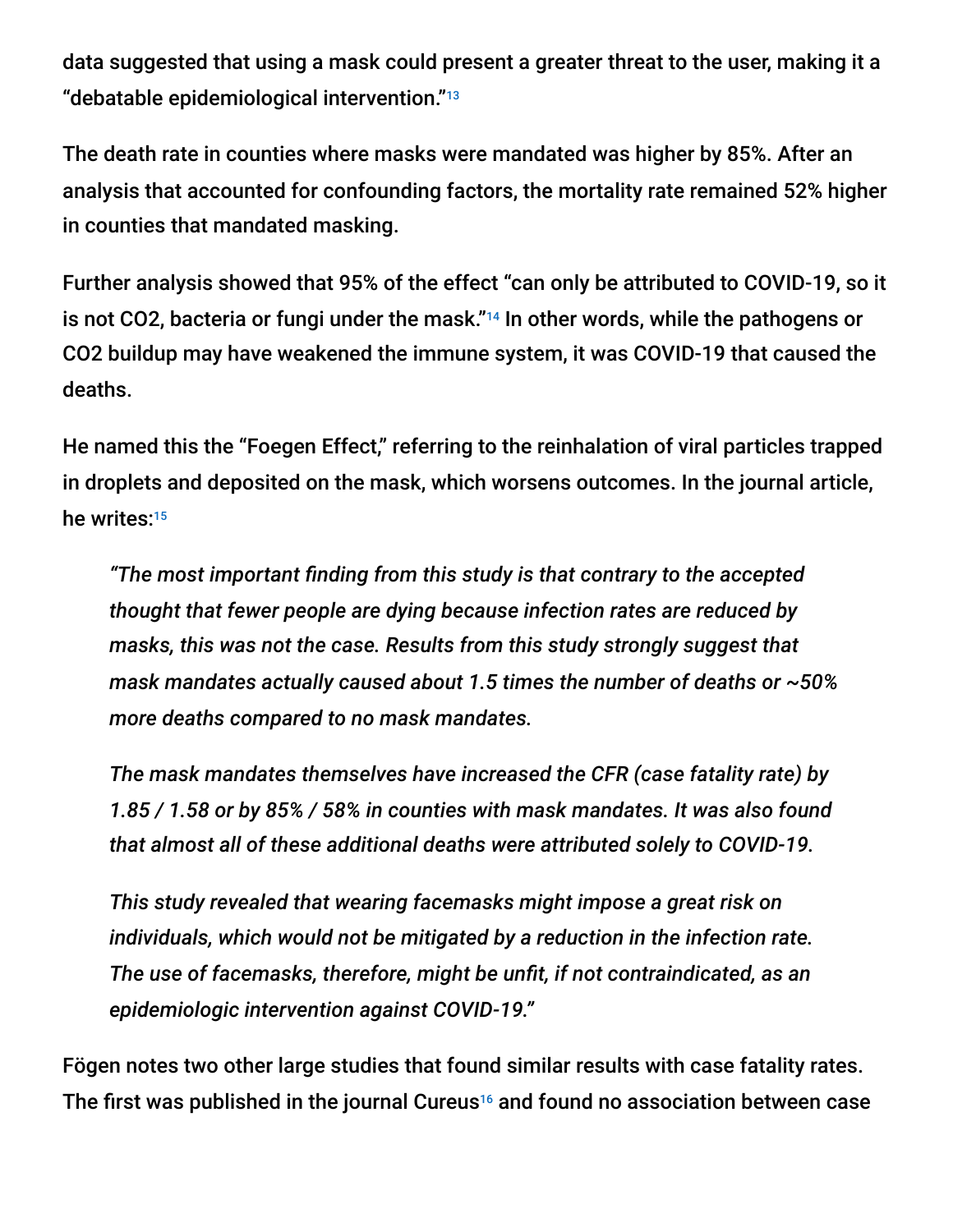numbers and mask compliance in Europe but a positive association with death and mask compliance.

The second study<sup>17</sup> was published in PLOS One and demonstrated there was an association between negative COVID outcomes and mask mandates across 847,000 people in 69 countries.

## Masking Increases Other Health Risks

These conclusions were similar to those reached in a preprint study $^{18}$  posted August 7, 2021, that challenged the prevailing belief masking could slow the spread of the virus. They found mask-wearing could:

- Promote facial alkalinization
- Encourage dehydration, which enhances barrier breakdown and raises the risk of bacterial infection
- Increase headaches and sweating
- Decrease cognitive precision, which can lead to medical errors

Many of the mask mandates were initiated to stay in line with CDC guidelines at the time. The data were gathered over multiple seasons using information the CDC gathered, from which the researchers originally concluded, "Mask mandates and use are not associated with slower state-level COVID-19 spread during COVID-19 growth surges."<sup>19</sup> They subsequently revised the paper and wrote:<sup>20</sup>

*"The sudden onset of COVID-19 compelled adoption of mask mandates before efficacy could be evaluated. Our findings do not support the hypothesis that greater public mask use decreases COVID-19 spread. As masks have been required in many settings, it is prudent to weigh potential benefits with harms. Masks may promote social cohesion during a pandemic, but risk compensation can also occur."*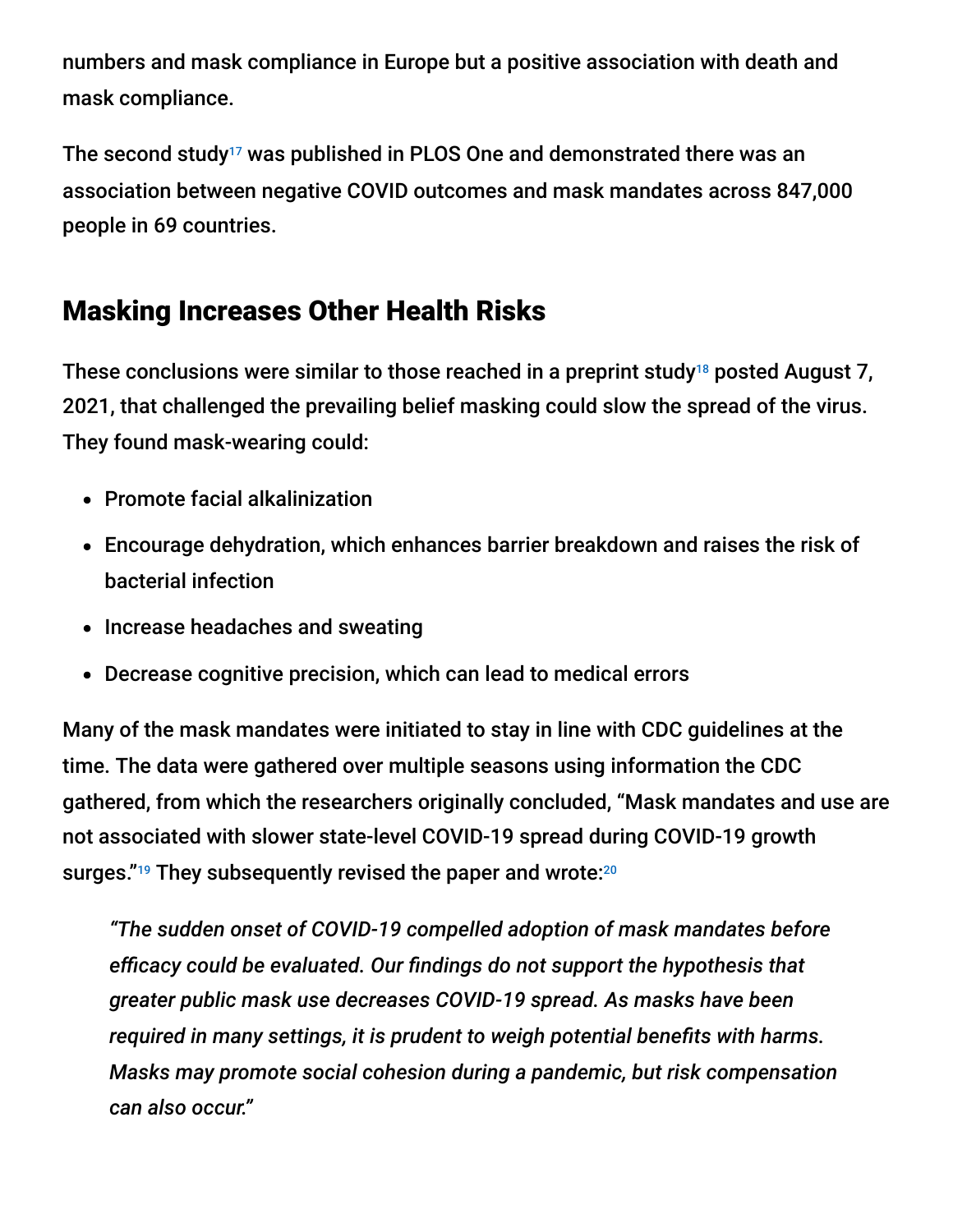According to a study by Chinese scientists posted in January 2021, wearing a face mask can increase your daily inhalation of microplastics.<sup>21</sup> In April 2022, $^{22}$  a team of scientists from Hull York Medical School published findings that showed 39 microplastic particles in 11 of 13 lung tissues sampled during lung surgery.

According to the lead author, microplastics have been found in autopsies in the past, but this is the first study to demonstrate they are found in the living. Interestingly, these microparticles were also found in the lowest parts of the lungs, which researchers had once thought they could not possibly reach. 23

The study authors found the subjects had 12 types of microplastics and the most abundant were polypropylene (PP) and polyethylene terephthalate (PET).<sup>24</sup> This finding points to the recent ubiquitous use of blue surgical masks during the pandemic as PP is the most used plastic component in those masks.

## Expert Says COVID Face Coverings Are Not Masks

One 2021 study<sup>25</sup> looked at the risks of wearing blue surgical face masks and inhaling microplastics. The researchers found that reusing masks could increase the risk of inhaling microplastic particles and that N95 respirators had the lowest number of microplastics released when compared to not wearing a mask.

They wrote, "Surgical, cotton, fashion and activated carbon masks wearing pose higher fiber-like microplastic inhalation risk ..." $^{26}$  And yet, according to Chris Schaefer, a respirator specialist and training expert, what health experts have been calling masks are not really masks at all. 27

Schaefer calls these "breathing barriers" as they "don't meet the legal definition" of a mask. He was emphatic that the surgical masks used by consumers throughout Canada, the U.S. and the world are shedding microplastics small enough to be inhaled. 28

*"A [proper] mask has engineered breathing openings in front of the mouth and nose to ensure easy and effortless breathing. A breathing barrier is closed both over the mouth and nose. And by doing that, it captures carbon dioxide that you*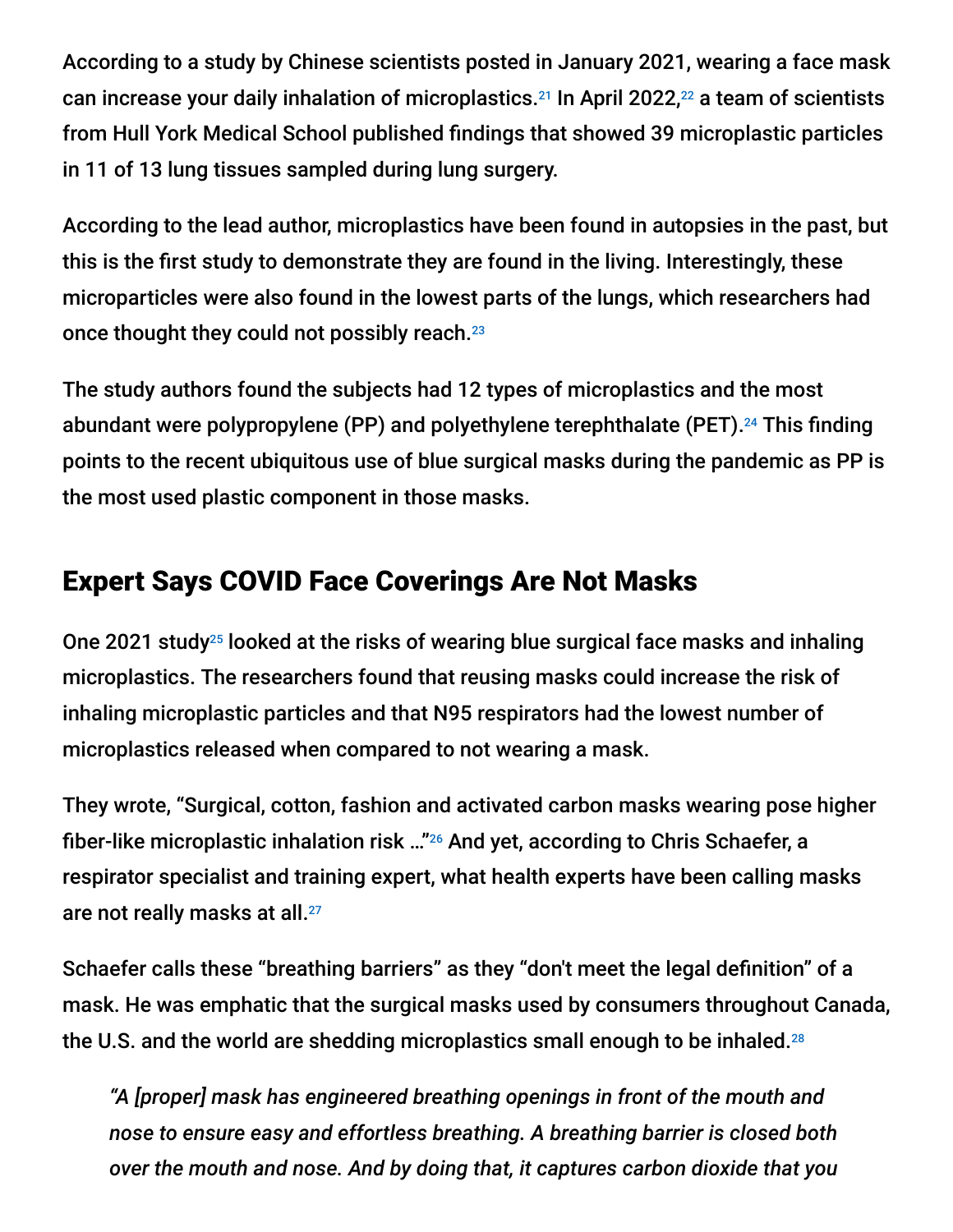*exhale, forces you to re-inhale it, causing a reduction in your inhaled oxygen levels and causes excessive carbon dioxide. So, they're not safe to wear."*

He encourages people to cut one open and look at the loose fibers that are easily dislodged within the product. 29

*"The heat and moisture that it captures will cause the degradation of those fibres to break down smaller. Absolutely, people are inhaling [microplastic particles]. I've written very extensively on the hazards of these breathing barriers the last two years, I've spoken to scientists [and other] people for the last two years about people inhaling the fibres.*

*If you get the sensation that you've gotten a little bit of cat hair, or any type of irritation in the back of your throat after wearing them. That means you're inhaling the fibres."*

He went on to note that anyone exposed to these types of fibers in an occupational setting would be required to wear protection. Instead, people are using products that increase the risk of inhaling fibers that "break down very small and, well, what that's going to do to people in the form of lung function  $-$  as well as toxicity overload in their body — I guess we'll know in a few years." 30

#### Mask Policy Influenced by Two Hair Stylists, Not Science

In the early days of the pandemic, there was a rush on masks, causing supplies for health care practitioners to dwindle. At the time, health officials were adamant that people should NOT wear masks. In February 2020, Christine Francis, a consultant for infection prevention and control at the World Health Organization, said, "Medical masks … cannot protect against the new coronavirus when used alone … WHO only recommends the use of masks in specific cases." 31

Those specific cases include if you had a cough, fever or difficulty breathing. In other words, you should wear them only if you're actively sick and showing symptoms. "If you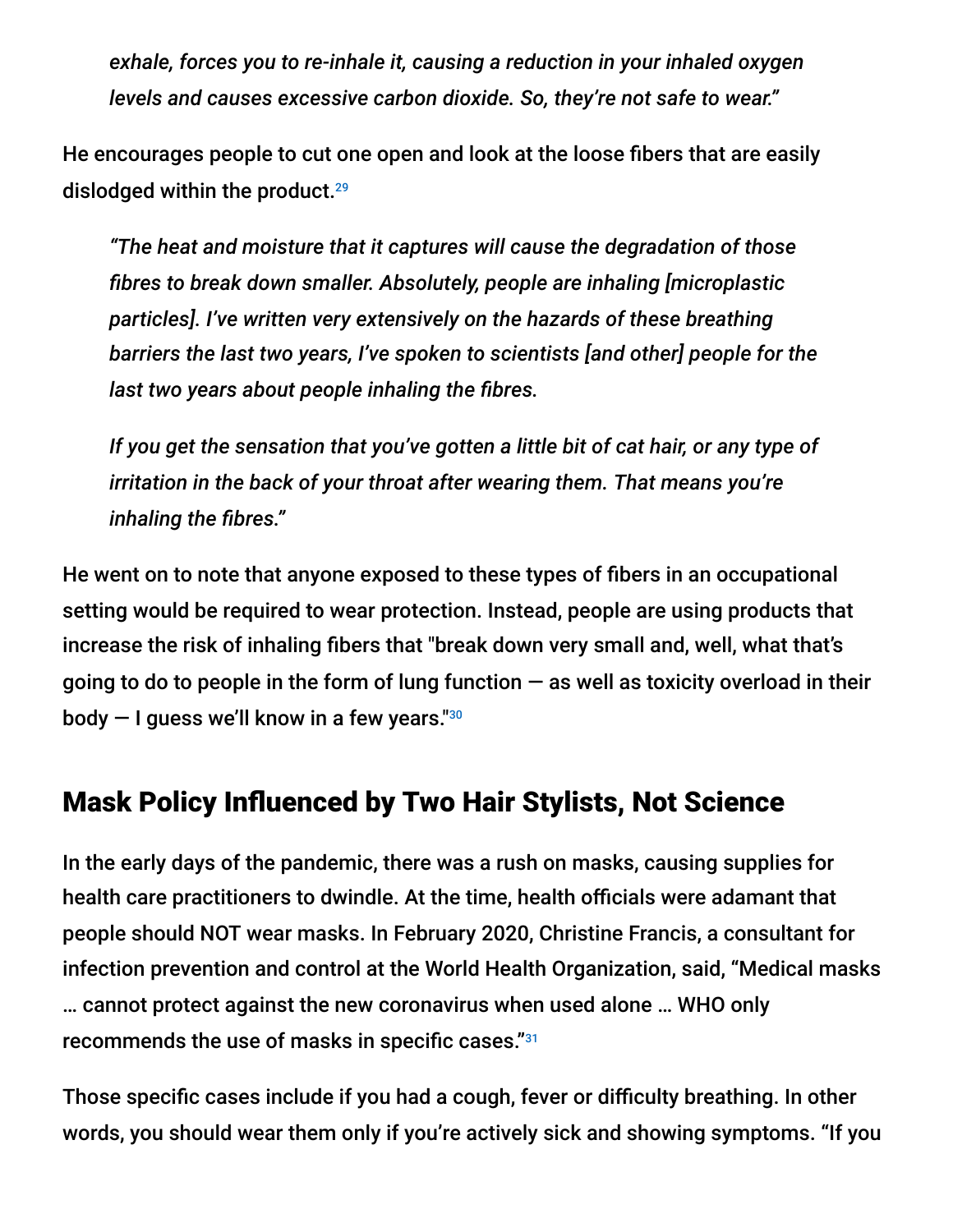do not have these symptoms, you do not have to wear masks because there is no evidence that they protect people who are not sick," she continued.<sup>32</sup>

Also in February 2020, U.K. health authorities advised against the use of masks, even for people working in community or residential care facilities.<sup>33</sup> In March 2020, U.S. Surgeon General Jerome Adams publicly agreed, tweeting a message stating, "Seriously people- STOP BUYING MASKS!" and going on to say that they are not effective in preventing the general public from catching coronavirus. 34

Fast forward one year and CDC's mask policy appears to have been determined solely on observational studies, not randomized controlled trials (RCTs) that are the gold standard in science.

"In general, observational studies are not only of lower quality than RCTs but also are more likely to be politicized, as they can inject the researcher's judgment more prominently into the inquiry and lend themselves, far more than RCTs, to finding what one wants to find," explained Jeffrey Anderson, former director of the Bureau of Justice Statistics, in a review published by City Journal. 35

The CDC has relied on an observational cohort study published in July 2020, of two hair stylists from a Missouri beauty salon.<sup>36</sup> The stylists tested positive for COVID-19, developed symptoms, but continued to see 139 clients until they received the positive test. They and their clients wore masks during this time.

The data showed that 67 of the clients tested negative and the other 72 did not report symptoms. From this, the CDC concluded that the "face covering policy likely mitigated the spread of SARS-CoV-2." 37

Anderson explained the study had major limitations, "The apparent lack of spread of COVID-19 could have been a result of good ventilation, good hand hygiene, minimal coughing by the stylists, or the fact that stylists generally, as the researchers note, 'cut hair while clients are facing away from them."<sup>38</sup>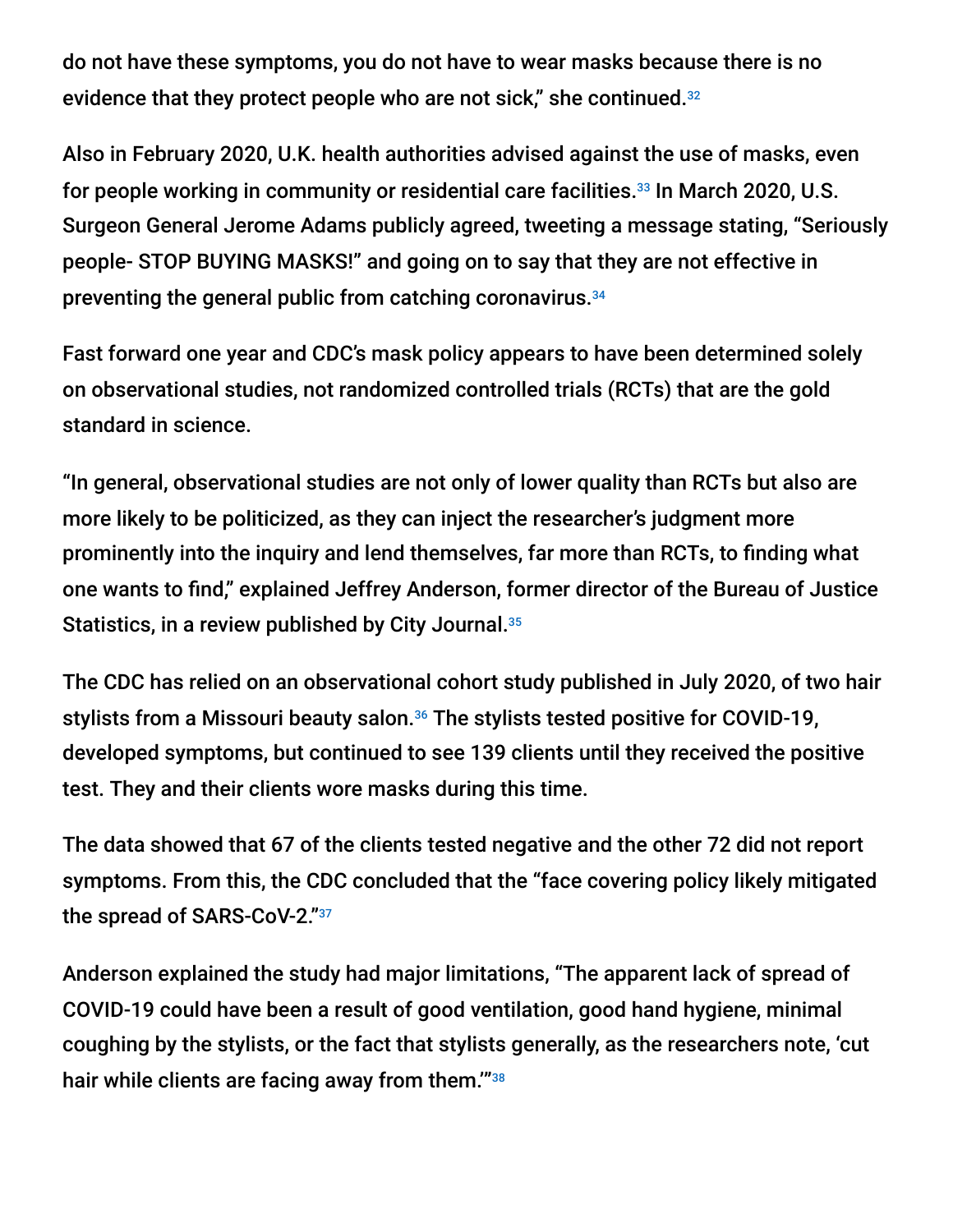Another important limiting factor is the lack of a control group. Would the results have been different if the stylists or the clients were not wearing masks? No one knows. But what has become apparent is the consistent lack of quality in studies and information on which public policy has been based since the start of the pandemic.

### Antibiotic-Resistant Pathogens and Mask Exhaustion Syndrome

The featured study looked only at the raw numbers from Kansas and did not delve into what may have been behind the increasing severity of disease and death in the people who wore masks.

For example, when researchers from the University of Antwerp, Belgium, analyzed the microbial community on surgical and cotton face masks from 13 healthy volunteers after being worn for four hours, bacteria including Bacillus, Staphylococcus and Acinetobacter were found — 43% of which were antibiotic-resistant. 39

Researchers from Germany similarly questioned whether a mask that covers your nose and mouth is "free from undesirable side effects" and potential hazards in everyday use.<sup>40</sup> It turned out they were not and instead posed significant adverse effects and pathophysiological changes, including the following, which often occur in combination: 41

| Increase in dead space volume                   | Increase in breathing resistance                                      |
|-------------------------------------------------|-----------------------------------------------------------------------|
| Increase in blood carbon dioxide                | Decrease in blood oxygen saturation                                   |
| Increase in heart rate                          | Decrease in cardiopulmonary capacity                                  |
| <b>Feeling of exhaustion</b>                    | Increase in respiratory rate                                          |
| Difficulty breathing and shortness of<br>breath | Impaired skin barrier function with acne,<br>itching and skin lesions |
| Headache                                        | <b>Dizziness</b>                                                      |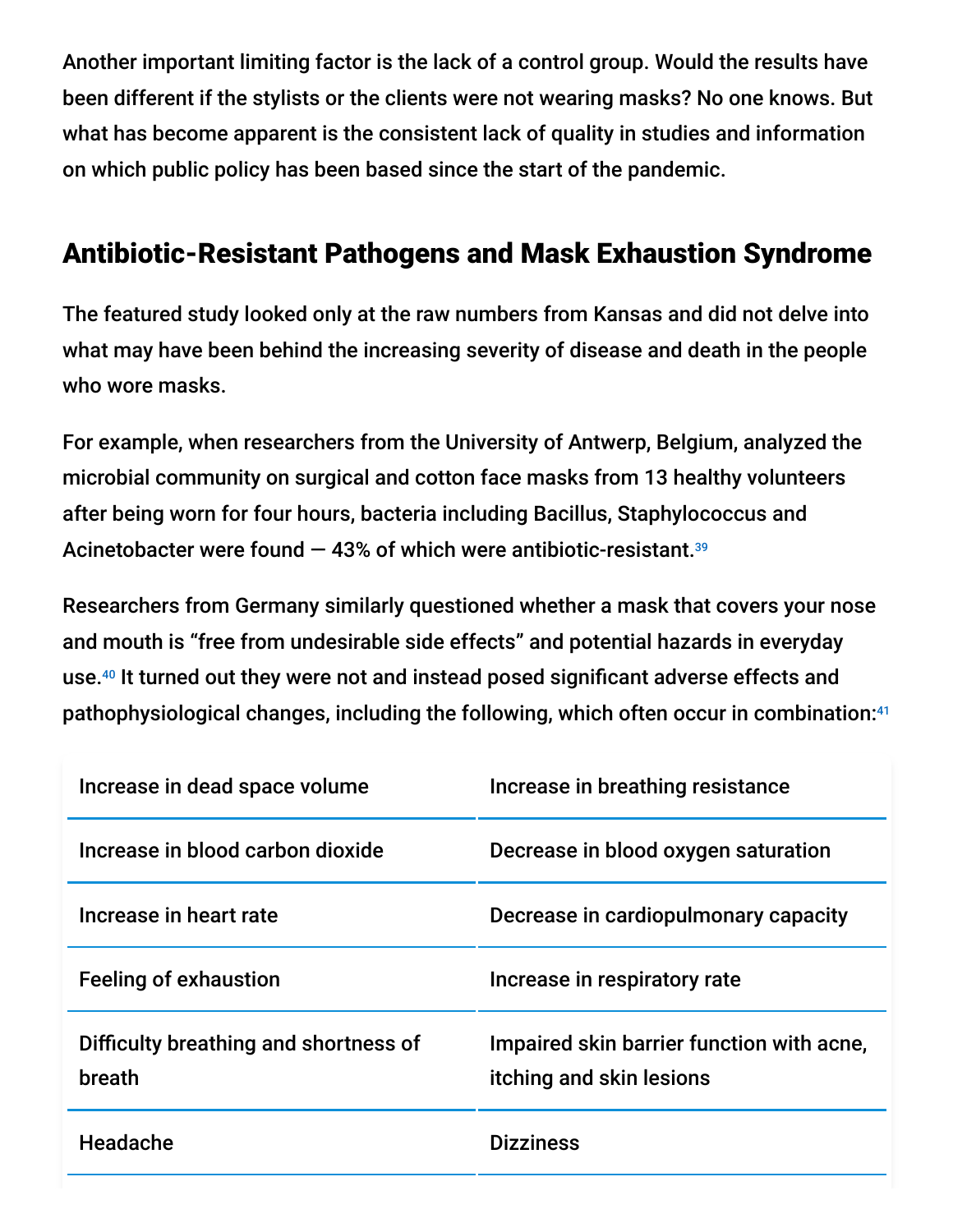#### **Drowsiness**

This cluster of symptoms is referred to as Mask-Induced Exhaustion Syndrome (MIES). 42 The researchers warned that people who are sick, suffering from certain chronic conditions, pregnant women and children may be at particular risk from extended maskwearing. Short-term effects may include microbiological contamination, exhaustion, headaches, carbon dioxide retention and skin irritation.

However, long-term effects can lead to chronic issues triggered by "a chronic sympathetic stress response induced by blood gas modifications and controlled by brain centers. This in turn induces and triggers immune suppression and metabolic syndrome with cardiovascular and neurological diseases."<sup>43</sup>

Research is needed to determine if the severity of disease and increased death rates in those who wear masks is related to the antibiotic-resistant bacteria that collect on the masks, the impact MIES has on your immune system and the potential dehydration chronic mask wearers may experience, or something else.

Accurate data must be gathered and communicated to provide a strong foundation for developing local public policy before **[the next plandemic](https://takecontrol.substack.com/p/the-10-year-pandemic-plan?s=r)** creates a scenario in which government officials attempt to mandate masking and lockdowns — again.

#### **Sources and References**

- <sup>1</sup> [ABC News10, November 8, 2021](https://www.news10.com/news/national/2nd-grader-suspended-38-times-over-mask-mandate-could-flunk-out/)
- <sup>2, 3</sup> [New York Post, November 3, 2021](https://nypost.com/2021/11/03/florida-second-grader-suspended-36-times-over-mask-mandate/)
- <sup>4</sup> [Flgov.com, Ron Desantis July 30, 2021](https://www.flgov.com/2021/07/30/governor-desantis-issues-an-executive-order-ensuring-parents-freedom-to-choose/)
- <sup>5</sup> [The Daily Wire, November 14, 2021](https://www.dailywire.com/news/florida-school-district-finally-drops-mask-mandate-after-8-year-old-gets-suspended-38-times-for-refusing-to-comply)
- <sup>6</sup> [The Daily Wire, November 14, 2021, para 6](https://www.dailywire.com/news/florida-school-district-finally-drops-mask-mandate-after-8-year-old-gets-suspended-38-times-for-refusing-to-comply)
- <sup>7</sup> [Centers for Disease Control and Prevention, June 2, 2022](https://www.cdc.gov/coronavirus/2019-ncov/covid-data/investigations-discovery/hospitalization-death-by-age.html)
- <sup>8</sup> [Centers for Disease Control and Prevention, June 6, 2022, Table 1 Total tab](https://www.cdc.gov/nchs/nvss/vsrr/covid_weekly/index.htm)
- <sup>9</sup> [Johns Hopkins Bloomberg School of Public Health, January 25, 2022](https://publichealth.jhu.edu/2022/study-reveals-fourfold-range-in-rates-of-mental-health-problems-among-us-children-based-on-relational-and-social-risks)
- <sup>10, 20</sup> [medRxiv, August 7, 2021, doi.org/10.1101/2021.05.18.21257385](https://www.medrxiv.org/content/10.1101/2021.05.18.21257385v2)
- 11, 12, 13, 15 [Medicine, 2022;101\(7\)](https://journals.lww.com/md-journal/Fulltext/2022/02180/The_Foegen_effect__A_mechanism_by_which_facemasks.60.aspx)